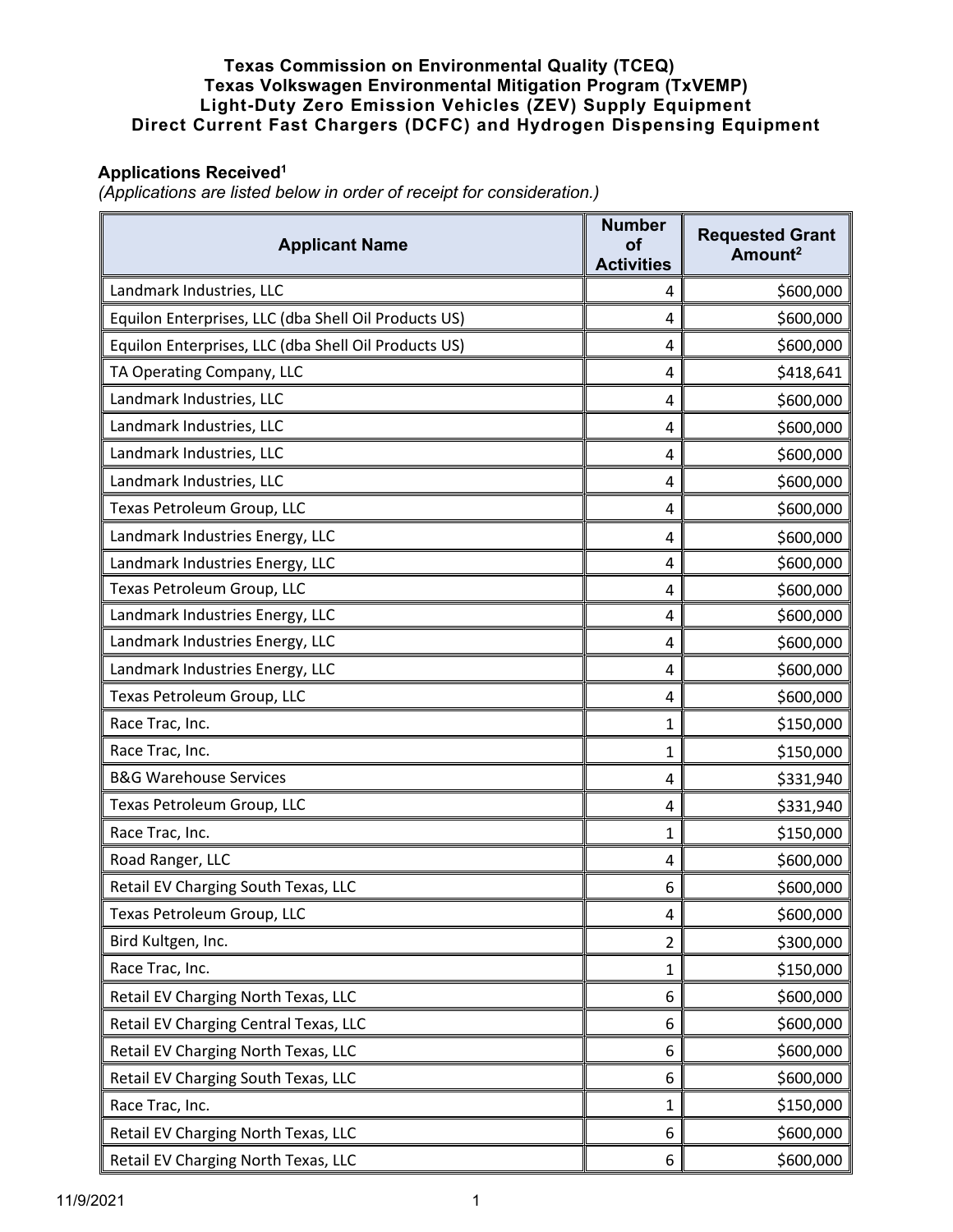| <b>Applicant Name</b>                                            | <b>Number</b><br>of<br><b>Activities</b> | <b>Requested Grant</b><br>Amount <sup>2</sup> |
|------------------------------------------------------------------|------------------------------------------|-----------------------------------------------|
| Retail EV Charging Central Texas, LLC                            | 6                                        | \$600,000                                     |
| TA Operating Company, LLC                                        | 4                                        | \$418,641                                     |
| Retail EV Charging South Texas, LLC                              | 6                                        | \$600,000                                     |
| Retail EV Charging South Texas, LLC                              | 6                                        | \$600,000                                     |
| Retail EV Charging Central Texas, LLC                            | 6                                        | \$600,000                                     |
| Retail EV Charging North Texas, LLC                              | 6                                        | \$600,000                                     |
| Retail EV Charging Central Texas, LLC                            | 6                                        | \$600,000                                     |
| <b>Brookshire Grocery Company</b>                                | 2                                        | \$300,000                                     |
| Aamshu, Inc.                                                     | $\overline{2}$                           | \$300,000                                     |
| Retail EV Charging South Texas, LLC                              | 6                                        | \$600,000                                     |
| Road Ranger, LLC                                                 | 4                                        | \$600,000                                     |
| MHI Waco 2 OPCO, LLC                                             | 1                                        | \$150,000                                     |
| Equilon Enterprises, LLC (dba Shell Oil Products US)             | 4                                        | \$600,000                                     |
| Equilon Enterprises, LLC (dba Shell Oil Products US)             | 4                                        | \$600,000                                     |
| Equilon Enterprises, LLC (dba Shell Oil Products US)             | 4                                        | \$600,000                                     |
| Hotwells Enterprises, Inc.                                       | $\overline{2}$                           | \$300,000                                     |
| TA Operating Company, LLC                                        | 4                                        | \$418,641                                     |
| Buc-ee's Ennis, LLC                                              | 6                                        | \$600,000                                     |
| C-Stores Equity Partners, Ltd                                    | 2                                        | \$300,000                                     |
| MHC Rockwall, LLC                                                | 1                                        | \$150,000                                     |
| Makhani Properties, LLC                                          | $\overline{2}$                           | \$300,000                                     |
| Papa Zipps, Inc.                                                 | $\overline{2}$                           | \$300,000                                     |
| TA Operating Company, LLC                                        | 3                                        | \$313,280                                     |
| Olusola Lawal                                                    | $\mathbf{1}$                             | \$150,000                                     |
| Olusola Lawal                                                    | 1                                        | \$150,000                                     |
| MMCW Properties, LLC                                             | $\overline{2}$                           | \$200,830                                     |
| Cook County Electric Cooperative Association (dba PenTex Energy) | 5                                        | \$520,735                                     |
| GPM Southwest, LLC                                               | 2                                        | \$300,000                                     |
| Phillips 66 Company                                              | $\overline{2}$                           | \$300,000                                     |
| Phillips 66 Company                                              | $\overline{2}$                           | \$300,000                                     |
| Olusola Lawal                                                    | 1                                        | \$150,000                                     |
| <b>Brookshire Grocery Company</b>                                | $\overline{2}$                           | \$300,000                                     |
| U-Haul Co. of Texas                                              | $\overline{2}$                           | \$300,000                                     |
| AJ 290 Investment, LLC                                           | $\overline{2}$                           | \$300,000                                     |
| Toot'n Totum Food Stores, LLC                                    | 1                                        | \$150,000                                     |
| GPM Southeast, LLC                                               | $\overline{2}$                           | \$300,000                                     |
| Hussain Lakhani                                                  | 1                                        | \$129,787                                     |
| Sparkle Foods, Inc.                                              | 1                                        | \$129,787                                     |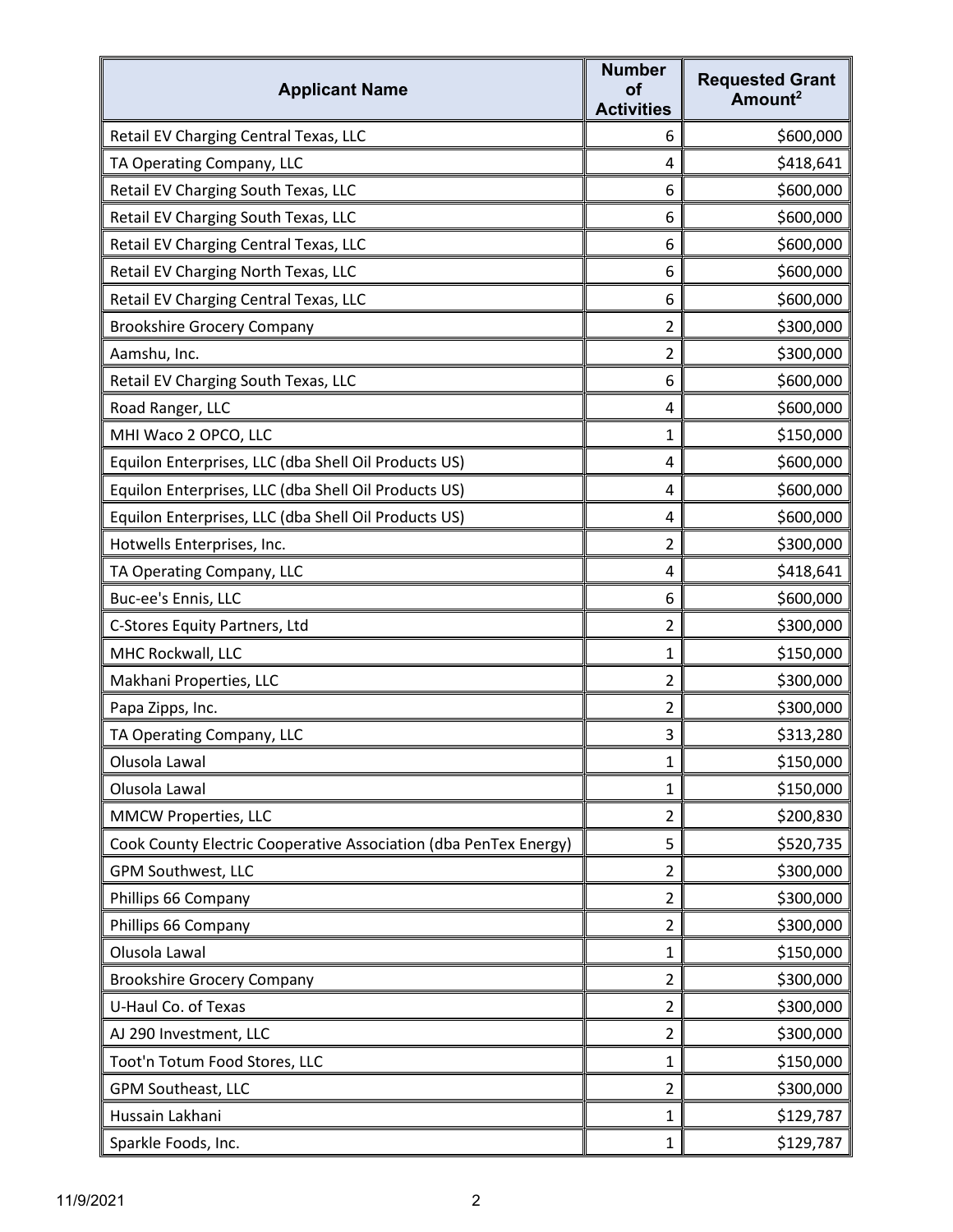| <b>Applicant Name</b>                                                | <b>Number</b><br>Οf<br><b>Activities</b> | <b>Requested Grant</b><br>Amount <sup>2</sup> |
|----------------------------------------------------------------------|------------------------------------------|-----------------------------------------------|
| EVgo Services, LLC                                                   | 4                                        | \$509,123                                     |
| Arrow Investments, Ltd                                               | 2                                        | \$300,000                                     |
| Sams Stop, LLC                                                       | $\overline{2}$                           | \$300,000                                     |
| Olusola Lawal                                                        | $\mathbf{1}$                             | \$150,000                                     |
| Toot'n Totum Food Stores, LLC                                        | $\mathbf{1}$                             | \$150,000                                     |
| Fuel City Wylie, LLC                                                 | $\overline{2}$                           | \$300,000                                     |
| Toot'n Totum Food Stores, LLC                                        | $\mathbf{1}$                             | \$150,000                                     |
| <b>Belton Partners, LLC</b>                                          | 4                                        | \$600,000                                     |
| Toot'n Totum Food Stores, LLC                                        | 1                                        | \$150,000                                     |
| U-Haul Co. of Texas                                                  | 2                                        | \$300,000                                     |
| Makhani Enterprises, Inc.                                            | $\overline{2}$                           | \$300,000                                     |
| Road Ranger, LLC                                                     | 4                                        | \$600,000                                     |
| <b>KKAR Investment, LLC</b>                                          | $\overline{2}$                           | \$300,000                                     |
| 7-Eleven                                                             | 2                                        | \$252,000                                     |
| Toot'n Totum Food Stores, LLC                                        | $\mathbf{1}$                             | \$150,000                                     |
| Nadeem, Inc.                                                         | $\overline{2}$                           | \$300,000                                     |
| Alice International, Inc.                                            | 4                                        | \$600,000                                     |
| Fuel City Saginaw, LLC                                               | $\overline{2}$                           | \$300,000                                     |
| Evergreen Enterprise, LLC (dba M\$M Food Mart)                       | $\overline{2}$                           | \$300,000                                     |
| Energy Hunters, Inc.                                                 | 4                                        | \$600,000                                     |
| U-Haul Co. of Texas                                                  | $\overline{2}$                           | \$298,946                                     |
| Road Ranger, LLC                                                     | 4                                        | \$600,000                                     |
| 7-Eleven                                                             | $\overline{2}$                           | \$252,000                                     |
| <b>HSA Properties, LLC</b>                                           | $\overline{2}$                           | \$300,000                                     |
| Road Ranger, LLC                                                     | 4                                        | \$600,000                                     |
| Vickery Realty Company (dba Chevron Food Mart and Truck Stop)        | $\overline{2}$                           | \$300,000                                     |
| Irfan Manasiya                                                       | 3                                        | \$390,808                                     |
| Fuel City Cedar Hill, LLC                                            | $\overline{2}$                           | \$300,000                                     |
| <b>IBA Business, LLC</b>                                             | $\overline{2}$                           | \$300,000                                     |
| El Campo Retail, LLC (dba Campo Truck Stop and Chevron Food<br>Mart) | $\overline{2}$                           | \$300,000                                     |
| Taylor - Smartt, LLC                                                 | $\overline{2}$                           | \$300,000                                     |
| Southwest RV Centers, LLC (dba Camping World RV Supercenter          |                                          |                                               |
| aka Camping World of San Antonio                                     | $\overline{2}$                           | \$300,000                                     |
| U-Haul Co. of Texas                                                  | $\overline{2}$                           | \$298,946                                     |
| Industrial Goldrush, Ltd                                             | $\overline{2}$                           | \$300,000                                     |
| Taylor - Smartt, LLC                                                 | $\overline{2}$                           | \$300,000                                     |
| Energy Hunters, Inc.                                                 | 4                                        | \$600,000                                     |
| Energy Hunters, Inc.                                                 | 4                                        | \$600,000                                     |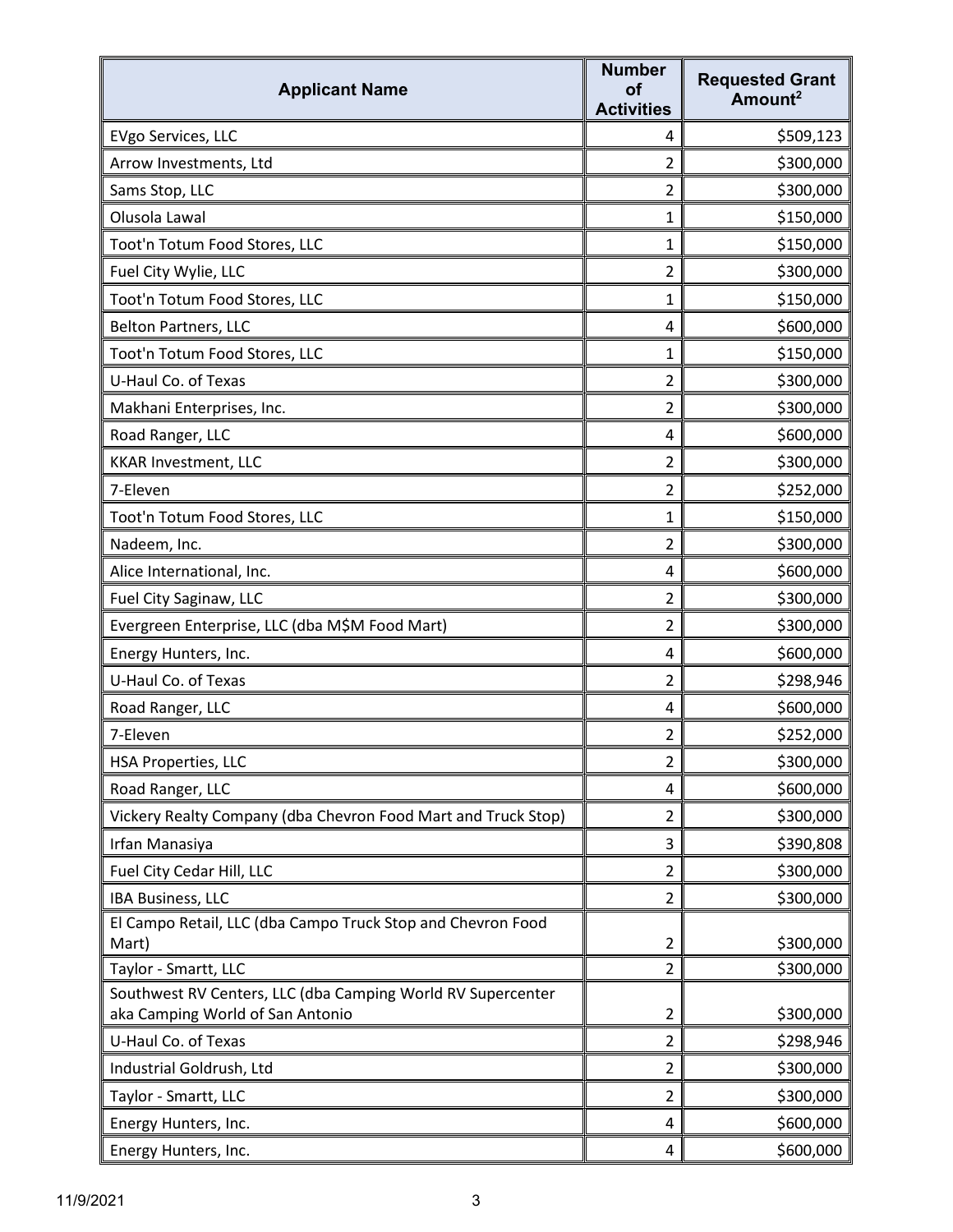| <b>Applicant Name</b>                             | <b>Number</b><br><b>of</b><br><b>Activities</b> | <b>Requested Grant</b><br>Amount <sup>2</sup> |
|---------------------------------------------------|-------------------------------------------------|-----------------------------------------------|
| Olusola Lawal                                     | 1                                               | \$150,000                                     |
| Energy Hunters, Inc.                              | 4                                               | \$600,000                                     |
| Shirin International Inc.                         | $\overline{2}$                                  | \$300,000                                     |
| Inner Loop Express, LLC                           | $\overline{2}$                                  | \$300,000                                     |
| 7-Eleven                                          | $\overline{2}$                                  | \$252,000                                     |
| C-Stores Equity Partners, Ltd                     | $\overline{2}$                                  | \$300,000                                     |
| EVgo Services, LLC                                | 4                                               | \$505,623                                     |
| New Reliable Corporation                          | $\overline{2}$                                  | \$300,000                                     |
| Makhani Enterprises, Inc.                         | $\overline{2}$                                  | \$300,000                                     |
| Energy Hunters, Inc.                              | 4                                               | \$600,000                                     |
| Makhani Enterprises, Inc.                         | 4                                               | \$600,000                                     |
| LMD Ventures, Inc.                                | $\overline{2}$                                  | \$300,000                                     |
| Hobby Travel Plaza, LLC                           | $\overline{2}$                                  | \$300,000                                     |
| Pleasanton Business, LLC                          | 4                                               | \$600,000                                     |
| Carbon Solutions Group, LLC                       | $\overline{2}$                                  | \$300,000                                     |
| Carbon Solutions Group, LLC                       | $\overline{2}$                                  | \$300,000                                     |
| EVgo Services, LLC                                | 4                                               | \$509,123                                     |
| Dripping Springs Express, LLC                     | $\overline{2}$                                  | \$300,000                                     |
| Hempstead Travel Plaza, LLC                       | $\overline{2}$                                  | \$300,000                                     |
| Fuel City Haltom City, LLC                        | $\overline{2}$                                  | \$300,000                                     |
| Jarell Store, Inc.                                | $\overline{2}$                                  | \$300,000                                     |
| Energy Hunters, Inc.                              | 3                                               | \$450,000                                     |
| TA Operating Company, LLC                         | 4                                               | \$418,641                                     |
| Taylor-Smartt, LLC                                | $\overline{2}$                                  | \$300,000                                     |
| Usman Dhanani                                     | $\mathbf{1}$                                    | \$150,000                                     |
| Baylor University, a Texas non-profit Corporation | $\overline{2}$                                  | \$300,000                                     |
| 7-Eleven                                          | $\overline{2}$                                  | \$252,000                                     |
| Francis Energy, LLC                               | 4                                               | \$582,407                                     |
| Phillps 66 Company                                | $\overline{2}$                                  | \$300,000                                     |
| EVgo Services, LLC                                | $\overline{2}$                                  | \$300,000                                     |
| Papa Zipps, Inc.                                  | $\overline{2}$                                  | \$300,000                                     |
| Handsome Fellow, LC                               | $\overline{2}$                                  | \$300,000                                     |
| CSG EV, LLC                                       | $\overline{2}$                                  | \$300,000                                     |
| Spring Branch Express, Inc.                       | $\overline{2}$                                  | \$300,000                                     |
| Taylor-Smartt, LLC                                | $\overline{2}$                                  | \$300,000                                     |
| Abdul Qazi                                        | $\overline{2}$                                  | \$267,539                                     |
| Abdul Qazi                                        | $\overline{2}$                                  | \$267,539                                     |
| Abdul Qazi                                        | $\overline{2}$                                  | \$267,539                                     |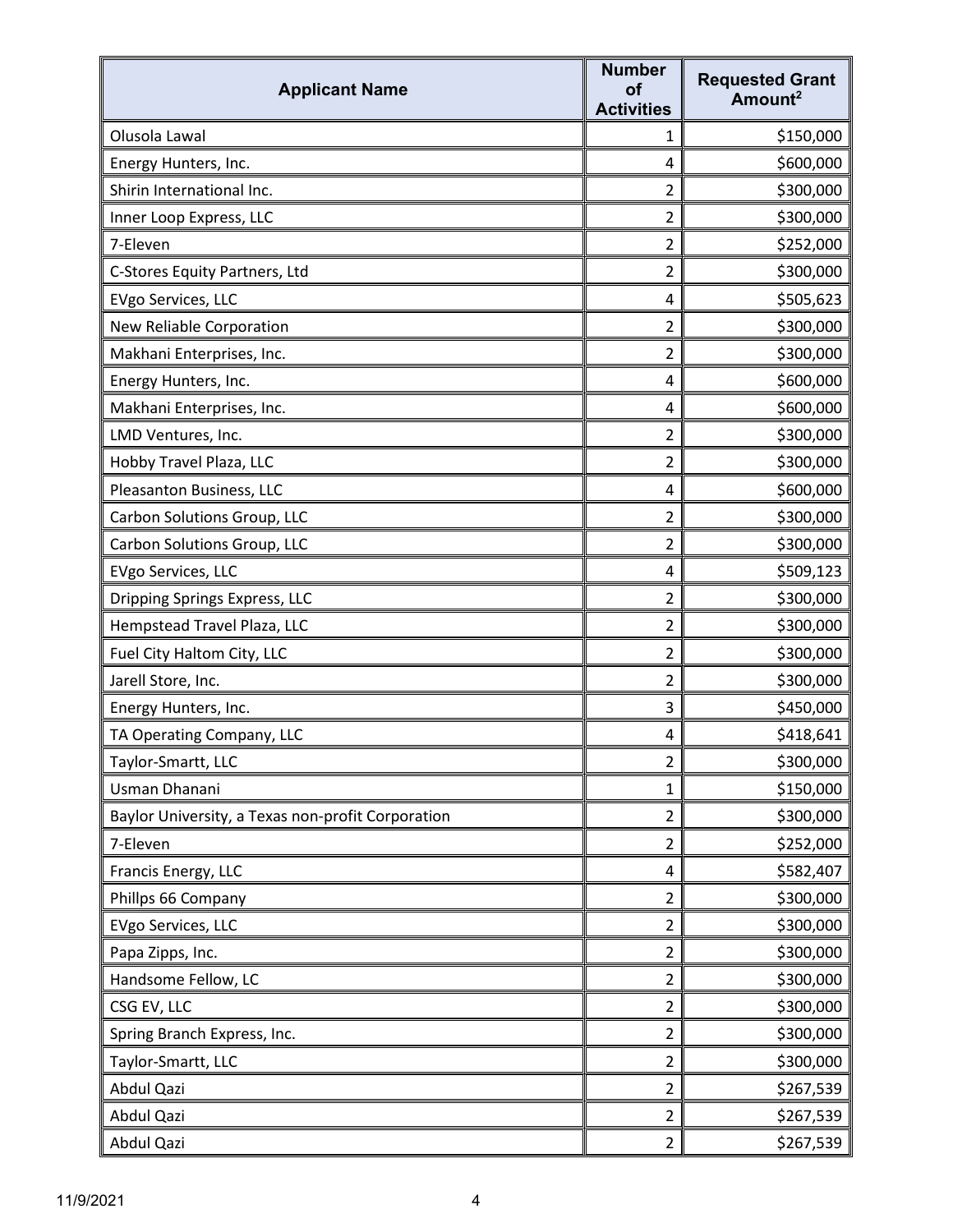| <b>Applicant Name</b>                                  | <b>Number</b><br><b>of</b><br><b>Activities</b> | <b>Requested Grant</b><br>Amount <sup>2</sup> |
|--------------------------------------------------------|-------------------------------------------------|-----------------------------------------------|
| TA Operating Company, LLC                              | 3                                               | \$313,280                                     |
| CSG EV, LLC                                            | $\overline{2}$                                  | \$300,000                                     |
| Usman Dhanani                                          | 1                                               | \$150,000                                     |
| Retail EV Charging Central Texas, LLC                  | 6                                               | \$600,000                                     |
| 7-Eleven                                               | $\overline{2}$                                  | \$252,000                                     |
| Uvalde County Hospital Authority                       | 4                                               | \$600,000                                     |
| Makhani Enterprises, Inc.                              | $\overline{2}$                                  | \$300,000                                     |
| S Sagani, Inc.                                         | $\overline{2}$                                  | \$300,000                                     |
| CSG EV, LLC                                            | $\overline{2}$                                  | \$300,000                                     |
| CSG EV, LLC                                            | $\overline{2}$                                  | \$300,000                                     |
| Southwest RV Centers, LLC (dba Camping World RV Sales) | 2                                               | \$300,000                                     |
| Usman Dhanani                                          | 1                                               | \$150,000                                     |
| Space Almeda Retail, LLC dba Jackpot Truck Stop        | $\overline{2}$                                  | \$300,000                                     |
| Tesla, Inc.                                            | 17                                              | \$500,000                                     |
| CSG EV, LLC                                            | $\overline{2}$                                  | \$300,000                                     |
| Guddes, Inc.                                           | $\overline{2}$                                  | \$300,000                                     |
| <b>K S Business Corporation</b>                        | $\overline{2}$                                  | \$300,000                                     |
| Tesla, Inc.                                            | 17                                              | \$500,000                                     |
| Carbon Solutions Group, LLC                            | $\overline{2}$                                  | \$300,000                                     |
| Carbon Solutions Group, LLC                            | $\overline{2}$                                  | \$300,000                                     |
| ZSPJ Enterprises, Inc.                                 | $\overline{2}$                                  | \$300,000                                     |
| EVgo Services, LLC                                     | 4                                               | \$540,623                                     |
| Taylor-Smartt, LLC                                     | $\overline{2}$                                  | \$300,000                                     |
| AJ 35 Holding, LLC                                     | $\overline{2}$                                  | \$300,000                                     |
| Usman Dhanani                                          | $\mathbf{1}$                                    | \$150,000                                     |
| Lower Colorado River Authority                         | $\overline{2}$                                  | \$300,000                                     |
| INFODAT International, Inc.                            | 4                                               | \$600,000                                     |
| INFODAT International, Inc.                            | 4                                               | \$600,000                                     |
| Francis Energy, LLC                                    | 4                                               | \$582,407                                     |
| ChargePoint, Inc.                                      | $\overline{2}$                                  | \$300,000                                     |
| Tesla, Inc.                                            | 9                                               | \$375,973                                     |
| Tesla, Inc.                                            | 9                                               | \$383,438                                     |
| ChargePoint, Inc.                                      | $\overline{2}$                                  | \$300,000                                     |
| Francis Energy, LLC                                    | 4                                               | \$582,407                                     |
| Francis Energy, LLC                                    | 4                                               | \$582,407                                     |
| Francis Energy, LLC                                    | 4                                               | \$582,407                                     |
| ZMRK, Inc.                                             | $\overline{2}$                                  | \$276,290                                     |
| ChargePoint, Inc.                                      | $\overline{2}$                                  | \$300,000                                     |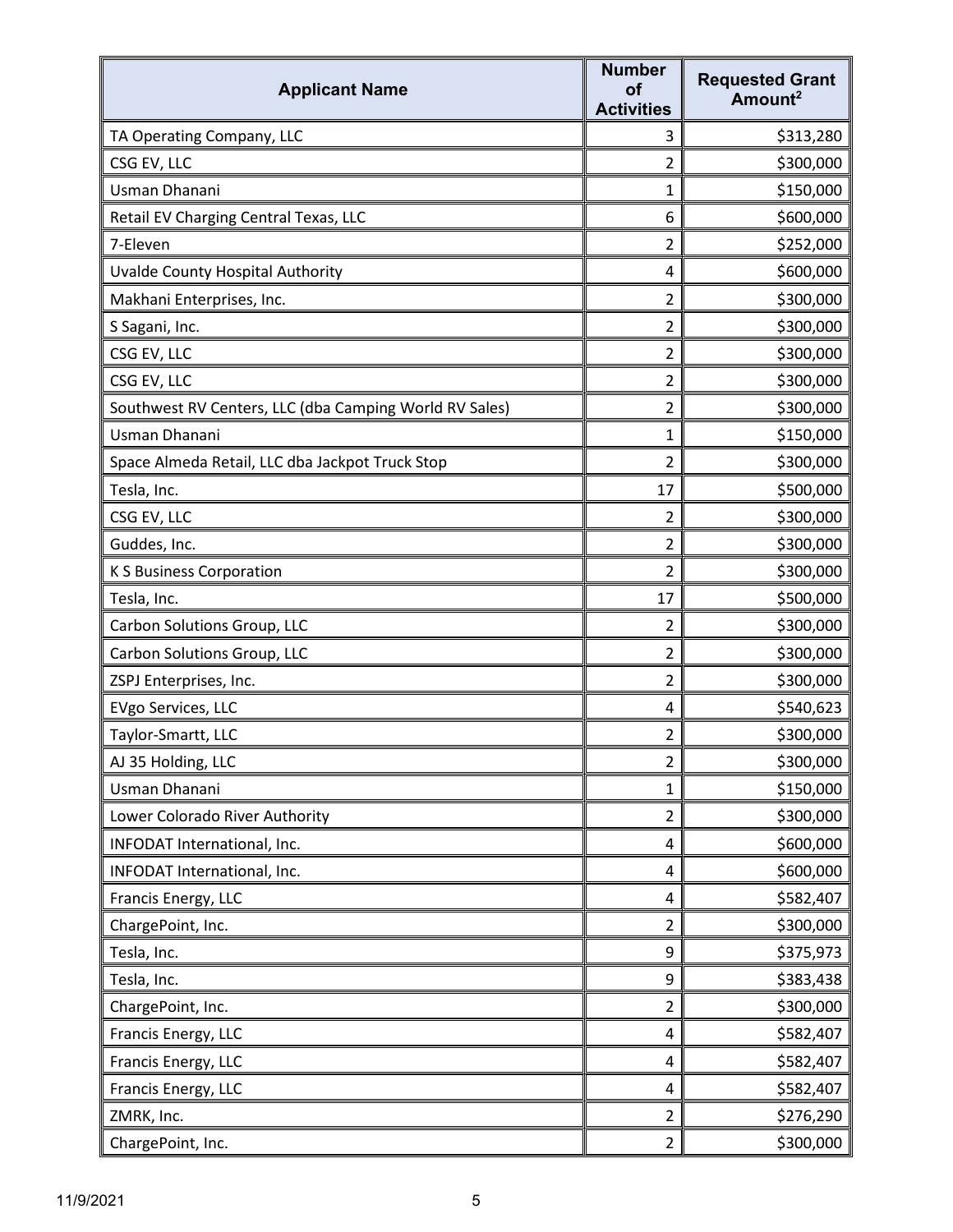| <b>Applicant Name</b>             | <b>Number</b><br><b>of</b><br><b>Activities</b> | <b>Requested Grant</b><br>Amount <sup>2</sup> |
|-----------------------------------|-------------------------------------------------|-----------------------------------------------|
| ChargePoint, Inc.                 | $\overline{2}$                                  | \$300,000                                     |
| Samir Maredia                     | $\overline{2}$                                  | \$267,539                                     |
| Samir Maredia                     | $\overline{2}$                                  | \$267,539                                     |
| Samir Maredia                     | $\overline{2}$                                  | \$267,539                                     |
| Trax, Inc.                        | $\overline{2}$                                  | \$300,000                                     |
| Sanava, LLC                       | $\overline{2}$                                  | \$300,000                                     |
| Usman Dhanani                     | $\mathbf{1}$                                    | \$150,000                                     |
| ChargePoint, Inc.                 | $\overline{2}$                                  | \$300,000                                     |
| Hillsboro Amigos Investments, LLC | 4                                               | \$600,000                                     |
| INFODAT International, Inc.       | 4                                               | \$600,000                                     |
| Sanava, LLC                       | 2                                               | \$300,000                                     |
| Sanava, LLC                       | $\overline{2}$                                  | \$300,000                                     |
| Fuel City Mesquite, LP            | $\overline{2}$                                  | \$300,000                                     |
| Circle K Stores, Inc.             | $\overline{2}$                                  | \$300,000                                     |
| Circle K Stores, Inc.             | $\overline{2}$                                  | \$300,000                                     |
| Circle K Stores, Inc.             | 4                                               | \$297,240                                     |
| Lower Colorado River Authority    | $\overline{2}$                                  | \$300,000                                     |
| Circle K Stores, Inc.             | $\overline{2}$                                  | \$297,416                                     |
| Kaizen Clean Energy, LLC          | 1                                               | \$600,000                                     |
| INFODAT International, Inc.       | 4                                               | \$600,000                                     |
| Mustaqali Momin                   | 3                                               | \$390,808                                     |
| Mustaqali Momin                   | $\overline{2}$                                  | \$267,539                                     |
| Mustaqali Momin                   | 3                                               | \$390,808                                     |
| Mustaqali Momin                   | $\overline{a}$                                  | \$267,539                                     |
| Mustaqali Momin                   | 3                                               | \$390,808                                     |
| Sanava, LLC                       | $\overline{2}$                                  | \$300,000                                     |
| INFODAT International, Inc.       | 4                                               | \$600,000                                     |
| Sanava, LLC                       | $\overline{2}$                                  | \$300,000                                     |
| Sanava, LLC                       | $\overline{2}$                                  | \$300,000                                     |
| Circle K Stores, Inc.             | $\overline{2}$                                  | \$298,526                                     |
| El Paso Electric Company          | $\overline{2}$                                  | \$185,602                                     |
| El Paso Electric Company          | $\overline{2}$                                  | \$185,602                                     |
| Victron Stores, LP                | 3                                               | \$314,534                                     |
| City of Laredo                    | $\mathbf{1}$                                    | \$150,000                                     |
| Victron Stores, LP                | $\overline{2}$                                  | \$227,352                                     |
| DMJ Properties, Ltd               | $\overline{2}$                                  | \$200,787                                     |
| DMJ Properties, Ltd               | $\mathbf{1}$                                    | \$150,000                                     |
| U-Haul Co. of Texas               | $\overline{2}$                                  | \$298,946                                     |